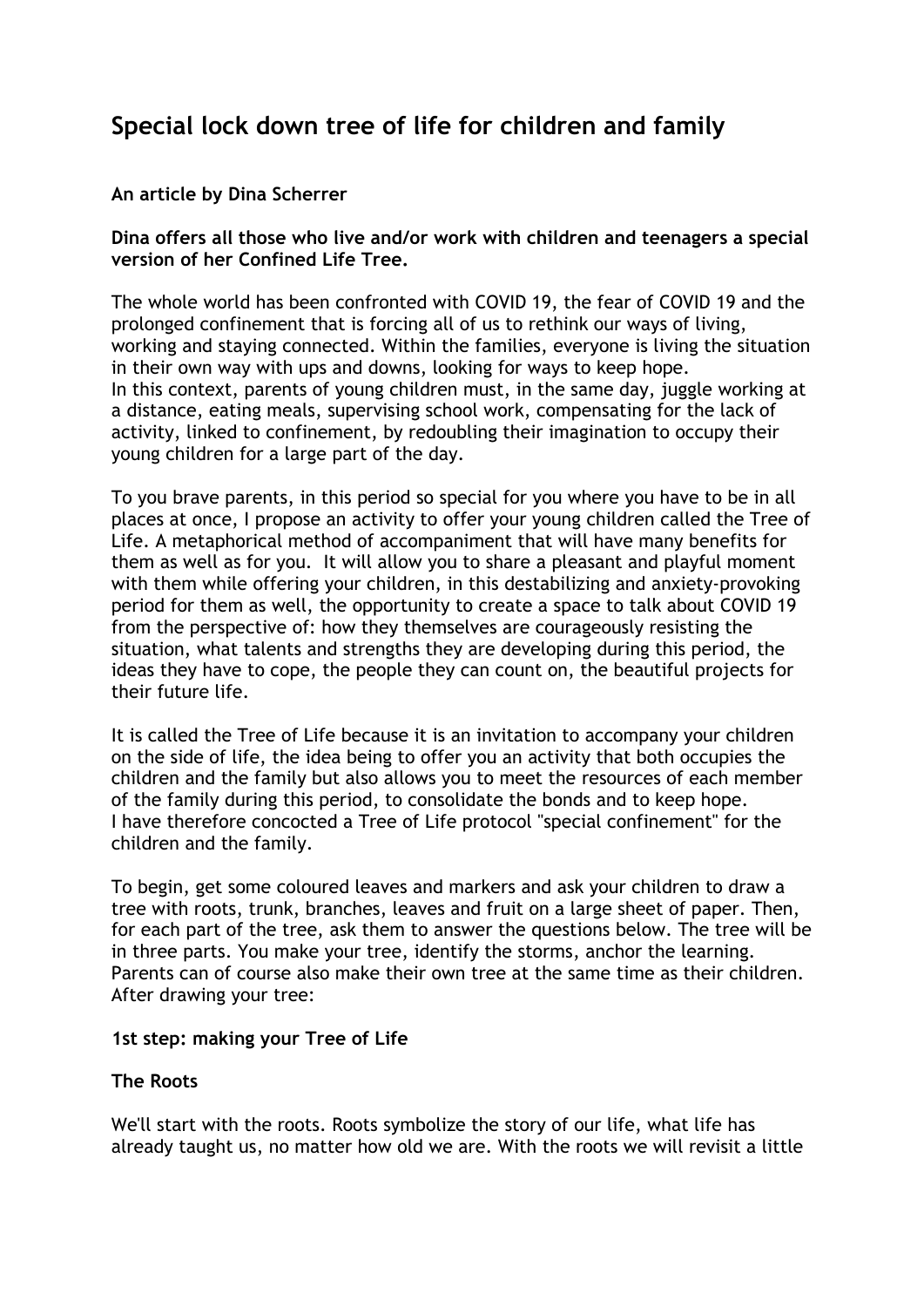bit of our history and identify the small victories, the beautiful moments we have already lived in our lives. In all areas of our lives.

Put words at the level of the roots in response to :

- What small or big victories have you ever had? School victories, sports victories, personal victories?
- Do you have an example of something you have done that made you proud and/or happy?
- What are the most beautiful memories of your whole life that you keep preciously in your head and in your heart? School, family, sports, friends memories....

Children write down at the root level all the words that come to mind. They can be words, sentences, people, anything they want without censoring themselves. Take as much time as you need. You can help your child answer questions by challenging them a little about the answers. When your child has finished this step, take a little time and ask them what they take away from this part of the exercise. What it says about him or her. What is important to him.

The intention for this part of the tree for your child is to make him aware that, no matter how old he is, he has experience on his life, life has already taught him a lot and small victories are already challenges that he has already had to face.

# **The ground**

With the roots we were more in the past. With the soil we enter the present and we will go and identify the needs of your children during this period. In order for the tree to grow, you have to water it. This is the moment when we will identify and note on the ground the two or three important needs for your child so that he can get through this period of confinement as well as possible.

Put words in the ground in response to :

- What do you need most right now to feel good?
- What is important for you to do even during this time of confinement?
- Take time with your child to hear his or her needs and work together to see how you can meet those needs in the context of your own needs. How could everyone take and what are everyone's ideas for how to make their needs come alive?

The intention in this part of the tree for your child is to see how to care for or support what helps him in this situation.

# **The trunk**

With the trunk, we will stay in the present and identify your children's resources. We're going to put words in the trunk. The trunk symbolizes the strength of the tree. What makes your child's tree strong and keeps it upright no matter what happens?

Put words in the trunk in response to: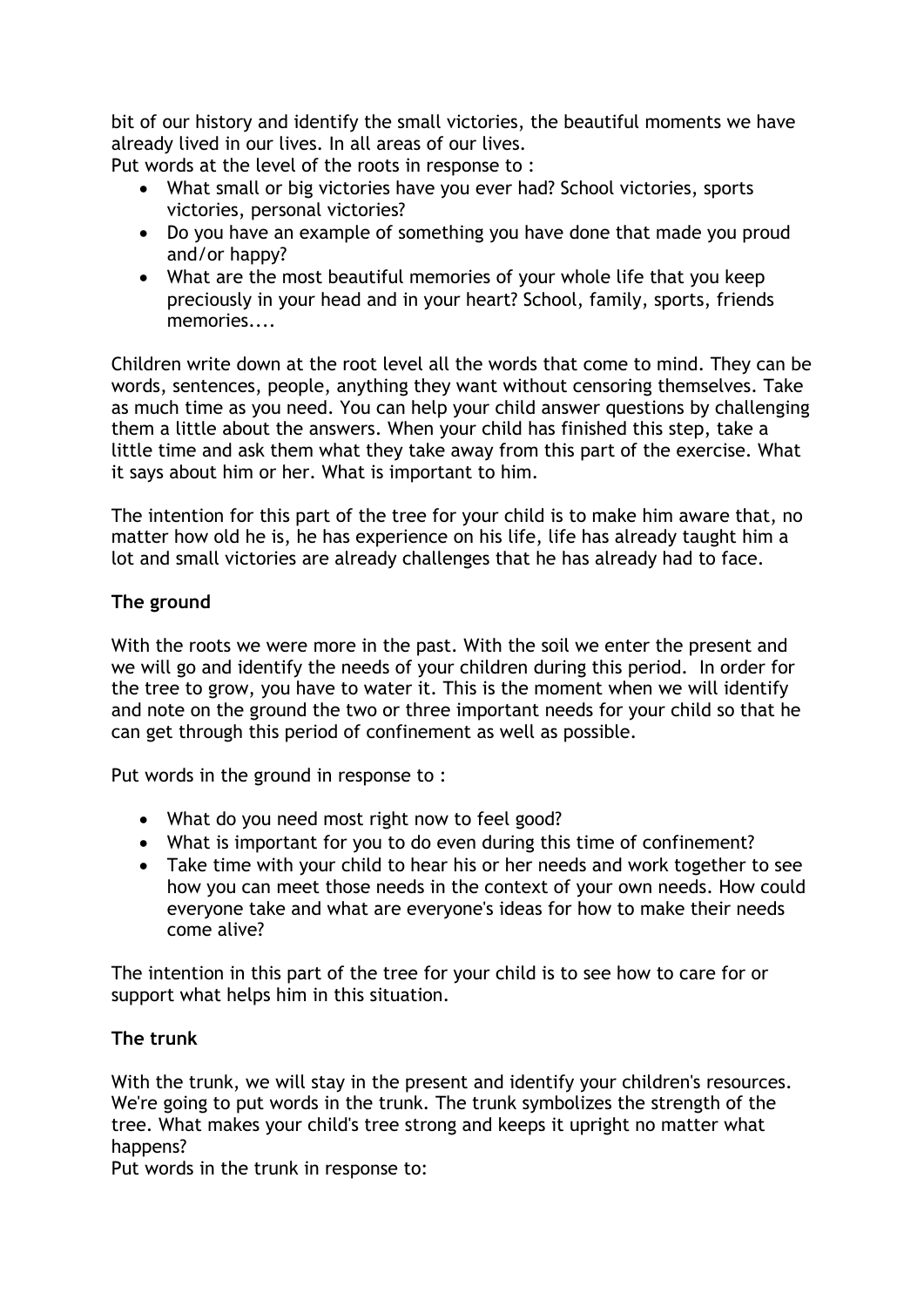- What qualities, skills, talents do you have, that your friends recognize you, that people appreciate in you? Parents can suggest qualities that they recognize in their children.
- What new qualities have you learned and developed from the small victories you've already achieved?
- What activities do you like to do that make you feel good right now?
- Has this period of confinement made you discover a quality that you didn't know you had?

Once your child has listed his or her main qualities, skills, ask your child to choose one or two of his or her main qualities that particularly help him or her and ask the following questions:

Where do you think you got these qualities from? How did you acquire them? Do you have another story where this quality expressed itself, helped you?

The same goes for the actions that he likes to do and that do him good. Same questions.

The intention in this part of the tree for your child is to reconnect him to his strengths, to show him that he is equipped to deal with the situation he is currently experiencing.

#### **The branches**

The branches grow, ascend to the sky and grow stronger. With the branches we transport ourselves into the future. We look ahead and identify what your child concretely wishes for his or her life. What is a successful life for him. What is the beautiful thing that awaits me and makes me want to move forward in life? Put words at the branch level in response to :

- What are the dreams, the plans for your life in the future?
- What is a successful life for you? What will you see as a successful life for you?
- What are the jobs that make you dream and that you would like to do? Why do you want to do them?
- When you look in front of you, what do you see yourself doing, what can you concretely achieve?
- What will be the first thing you want to do when life takes its course and you can go out again as normal?
- What has this period of confinement taught you? What will be different for you tomorrow? Do you think you'll have new urges?

The children write down the answers along branches, words, sentences. It can be very concrete or just an intention. Everything is ok and will inform the child about everything that is important to them. All the projects, desires that are important to him and that make him want to move forward in life. This part of the tree will help your child find hope and desire to move forward.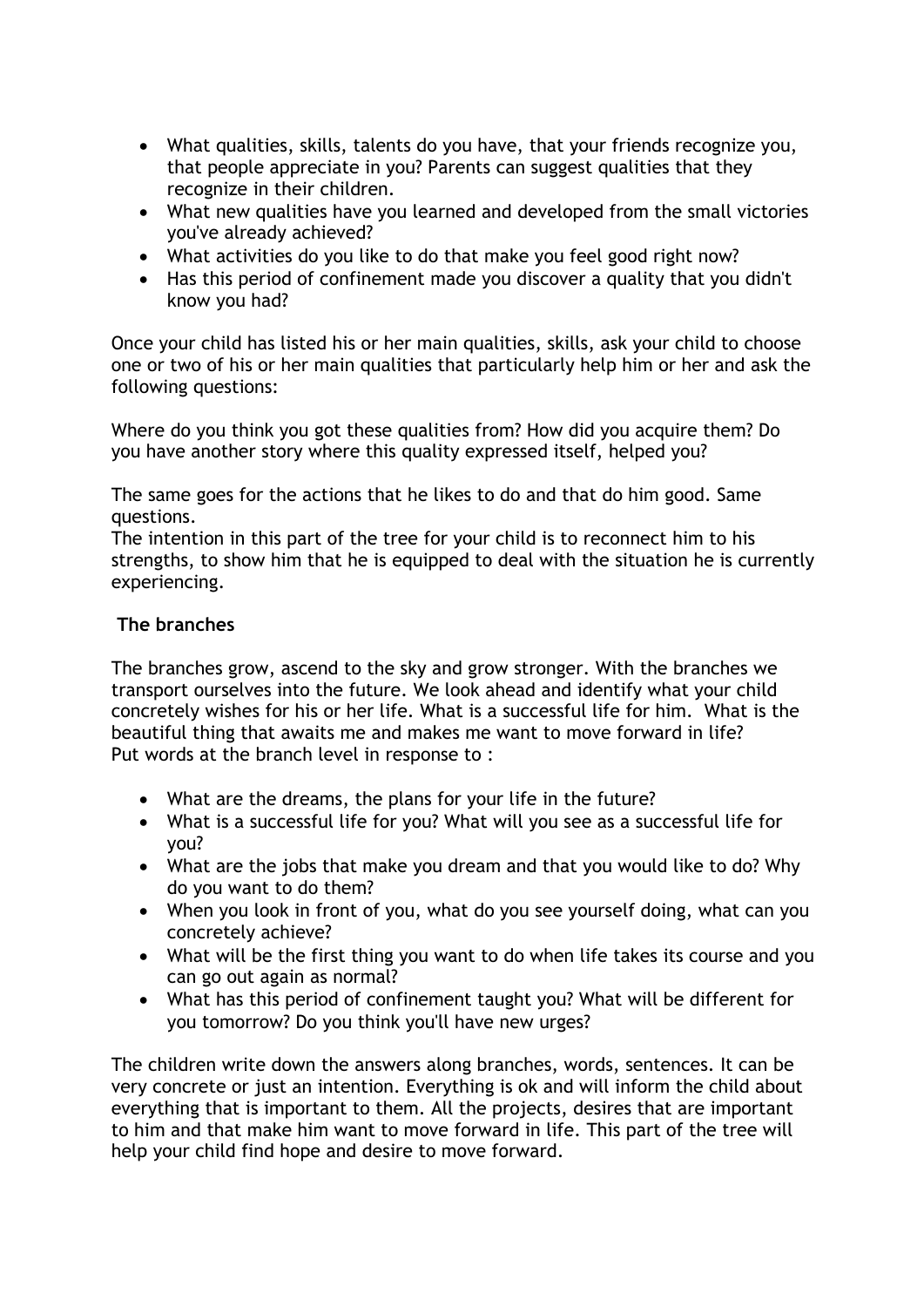The intention in this part of the tree for your child is to find the motivation and meaning to want to write the rest of his story.

# **A bird on a branch**

Ask your child to draw a small bird on one of the branches. A bird sings. Ask your child to think of a song or music that he likes to listen to, that makes him feel good and gives him energy and courage. If possible, ask your child to make you listen to this music. Ask him a few questions related to this music or song: What is the story behind this song? Who introduced you to it? When you listen to it, how does it make you feel? What does it make possible for you? How does this song help you? Would listening to this song right now help you?

# **Leaves**

The leaves of the tree grow, fall, renew themselves. This is the part of the tree where we will recreate the bond, get your child out of isolation if necessary. The leaves will symbolize his support club. He's not alone in going through this particular time. We'll help him identify all the important people in his life, the ones he can count on.

Put words on the leaves in response to:

- Who are the people, the characters you love most in your life? At home, in the family, at school, friends...
- Who are the people you like to think about when things are not going well for you and it makes you feel good to think about them?
- Who are your heroes in life? The ones whose courage you admire?
- Do you have a secret friend, maybe one you've always imagined, a cuddly toy or something else... that you like to keep close to you sometimes, who you tell everything to, who protects you?

Your child will write down on each sheet of paper the names that come to him. Each sheet, a person, a character. Heroes, models. When he's finished, do the same as for the qualities, ask him to choose one or two people and go a little deeper so that they become a little more incarnate and help him. Once the person chosen, answer the following questions: If it's someone he really knows: Why did you choose this person? What do you like about them? What do you think this person likes about you? Imagining that this person is here with us, what would he or she say about you and your courage during this time of confinement? Would remembering this person help you in this time of confinement?

If it's a person your child doesn't know but who inspires him or her like a hero, ask: What does this person mean to you? What powers do you recognize in them? Are these powers also important to you? How do you think this person would react if he or she learned that he or she was important to you? What message would they be able to give you?

When your child is finished, ask what it feels like to talk about these people. The intention in this part of the tree for your child is to bring him or her out of isolation, to start a support club.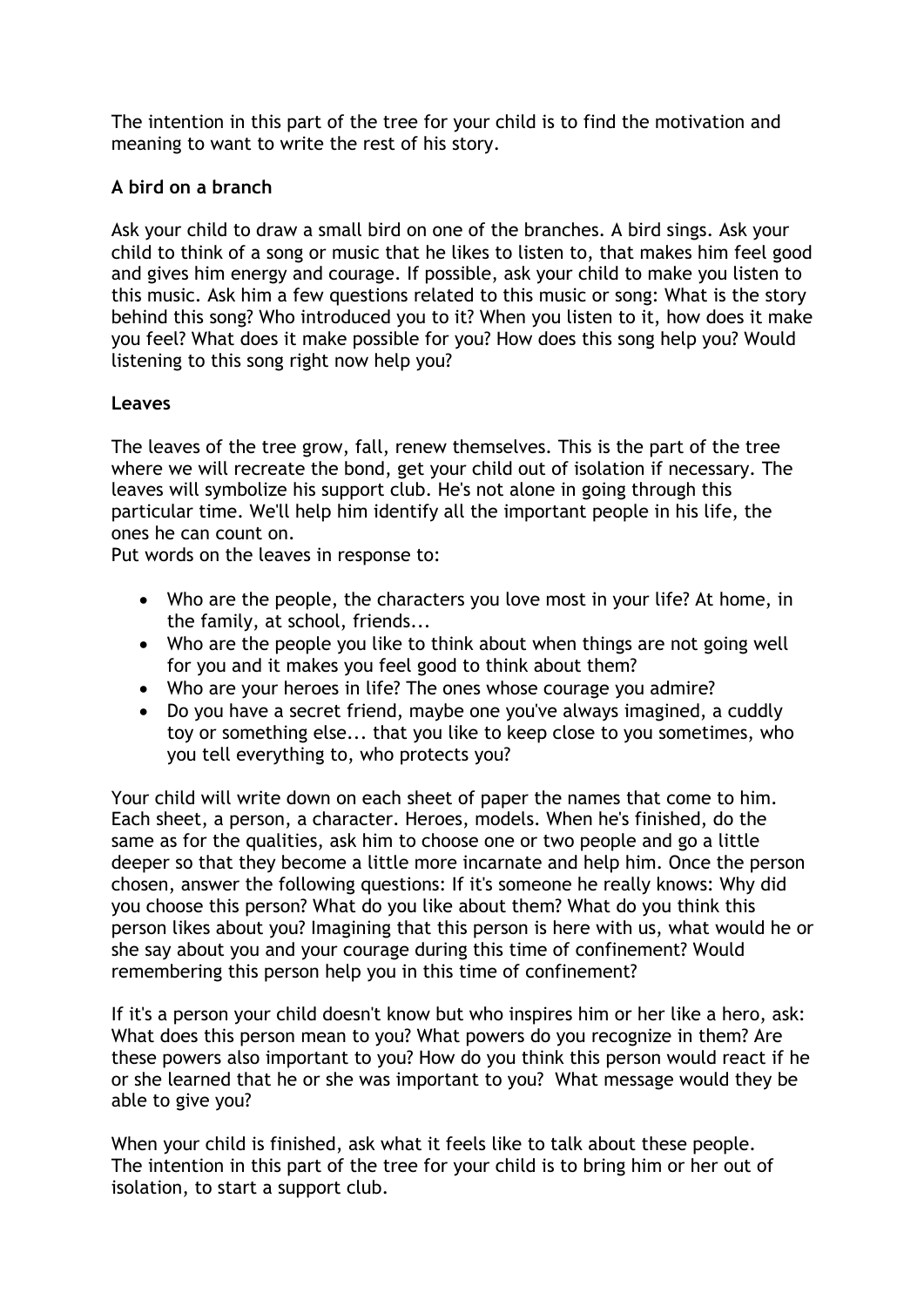# **The Fruits**

Fruit is the gift that the tree produces when it is doing well. The fruit will embody the gifts of life. What life has given me. Put words to the fruits in response to:

- What do you experience in your life as a chance, as a gift?
- What are the pleasant memories of your life that you want to keep in your memory as a gift?
- Write down what your child says. Choose one or two of its fruits and go a little deeper with the following questions: What is the story behind this gift? What does it say about you and what is important to you?

Your child's tree is now finished. We can move on to the second step.

#### **Step 2: Identify the storms/brakes that might come between your child and his or her dreams**

After exploring your child's tree of life. After reconnecting him to his strengths, his dreams, his resource people, he should feel more equipped and stronger in the face of confinement. It is therefore now possible for him to anticipate the little storms that could come along and prevent him from keeping hope and confidence. Ask him the following questions:

- What do you think might prevent you from experiencing containment well?
- What do you think could make you sad or lose patience and courage during confinement?
- What has your Tree of Life taught you that if this happens you will be able to cope?

The idea being that your child is different from having realized our Tree of Life. You will, with him or her, further anchor this difference by going through the learnings of Step 3.

# **Step 3: Anchor the learning from your child's Tree of Life experience.**

In this last part, you are going to invite your child to synthesize what he or she learns from the Tree of Life experience and what it makes him or her want to put in place. This is the part where, if everything goes well, he can begin to project himself serenely into the future.

- What do you take away from your Tree of Life?
- What has your Tree of Life taught you about yourself, your courage?
- How will it help you to endure confinement?
- What, perhaps, surprised you?
- What does your tree make you want in relation to family, your studies?
- What new ideas does it give you to resist the current situation even more?
- What's the first thing you're going to do when you come out of confinement?